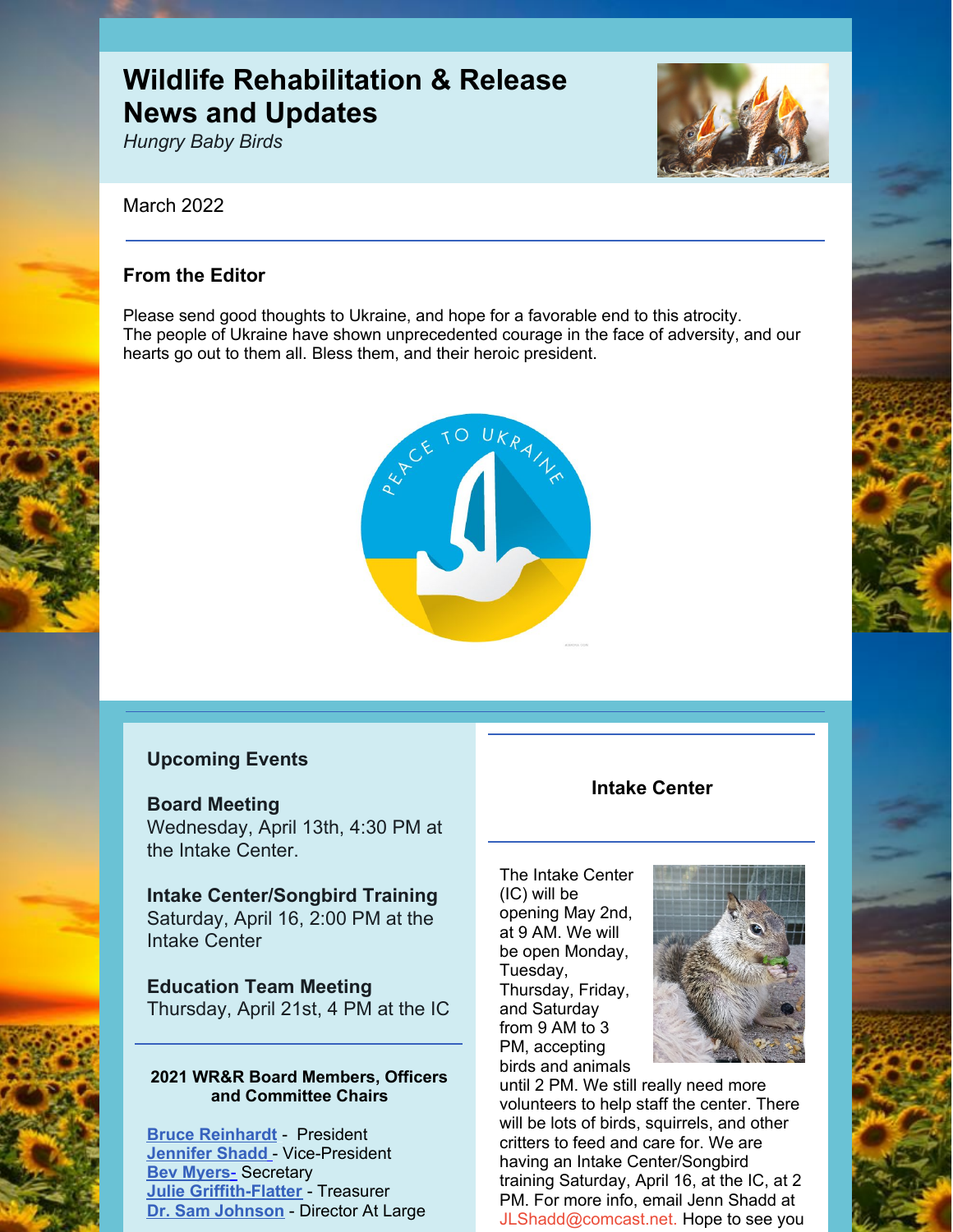

**[Bernell](mailto:bsscott1@comcast.net) Scott** - Director At Large **Michael [Marcella](mailto:tomatowazoo@yahoo.com)** - Director At Large

Committee Chairs: Karen [Koskey](mailto:kkosk6565@gmail.com) - Education Chair Karen [Koskey](mailto:kkosk6565@gmail.com) - Newsletter Editor

## **Just for Fun**

Time for play! Click [here](https://www.youtube.com/watch?v=4sPBF6kXI8Y)

# **PLEASE HELP!**



raptorsarethesolution.org

RAPTO

The bill to ban rodenticide, H4600, has been released favorably by the committee. Please reach out to your local State Representative and ask them to urge Ways & Means to bring it up for a vote. Click [here](https://calmatters.org/legislator-tracker/home/) to find your rep. Click [here](https://www.raptorsarethesolution.org/about-us/) to find out more on the Raptors are the Solution website.

there.



The Raptor Team is starting to get some action. Unfortunately this time of year is the difficult time of year. Most of the raptors that come in are injured very badly. A lot of the



birds are first year birds. Someone once termed them "young and stupid". I would rather state that they were "young and inexperienced". We had a Turkey Vulture that flew into a truck rack on Hwy 99. It was not pretty and we were unable to save him. He was a first year bird. We are now looking forward to raptor babies. There are many trees being cut down right now. Did you know it is illegal to cut down trees with active wildlife nests? This is the time for almost all birds and mammals to have their babies. It is Spring! Then a tree is cut down and the babies fall out of the nest. A few do not make it and parents are also injured or scared out of the area. We have had quite a few tree trimmers bring us baby mammals that were found after the clean up when a tree is felled. If you have a choice to have your trees cut later, please do it in the Fall. Animals are out of their nests and making their way in the world. It is so much safer for them! The Raptor Team still needs more volunteers. If you join our team you will be working in the Raptor Clinic in the Intake Center one day a week. If you finish your work there before your shift is over you can help in the general area of the Intake Center, waiting for another orphaned or injured raptor to come in that day. We ask that you work from 9:00 AM to 1:00 PM on the day you volunteer. You can work a couple of hours longer if you want until the Intake Center closes at 3:00 PM. When the Intake Center opens we should start to get in quite a few babies. We are training now! We have had two classes already and as soon as we get a few more volunteers we will have another class. The picture at the top of the column is a

baby Western Screech Owl that was brought to the IC after a tree was cut. Click [here](https://files.constantcontact.com/bfddc254501/c61d5c0b-6abd-4ee4-87ba-ab1cb561922e.png?rdr=true) for a few "baby pictures" for